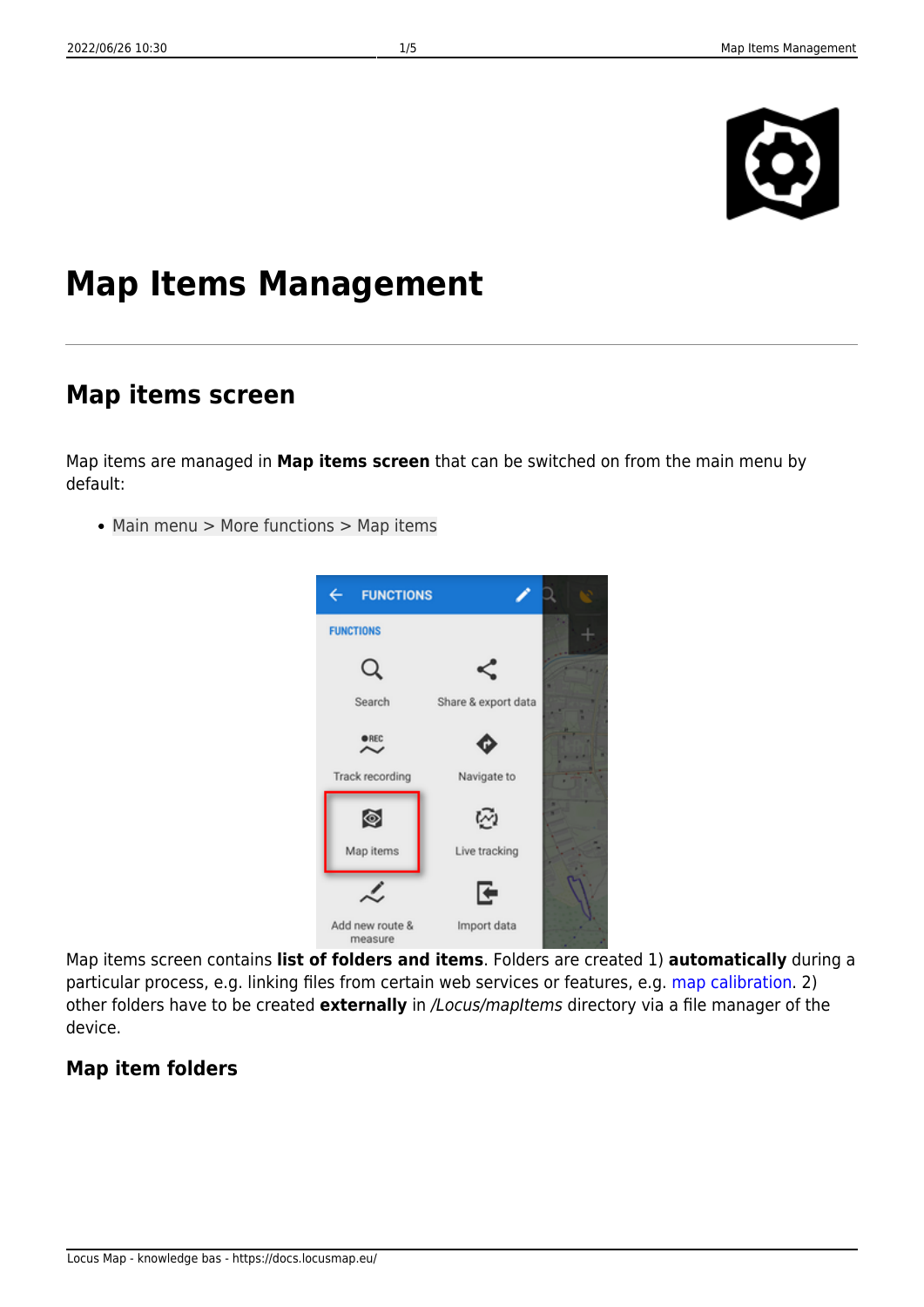| $\leftarrow$ Map items |                                             | i |
|------------------------|---------------------------------------------|---|
| ◙⇒                     |                                             |   |
| Ō                      | <b>GPSies</b>                               |   |
|                        | $\bigcirc$ Jul 4, $\mathscr{D}$<br>Hide all |   |
|                        | Delete                                      |   |
|                        | pilgrimage                                  |   |
|                        | ◯ May 25, 20 1.12 MB                        |   |
|                        |                                             |   |
|                        | vylety-zabava.cz                            | ፡ |
|                        | ◯ Jul 1, 2016 S.28 MB                       |   |
|                        |                                             |   |
|                        | Cadolzburg_-_F80kml.zip                     | ፡ |
|                        | ① Oct 14, 2016 <b>E</b> 4.01 kB             | Ø |
| A                      |                                             |   |

Each item folder line consists of:

- **icon** indicates origin of the folder
- **folder name** in case of automatically created items it displays the service or feature name. Folders can be manually created or edited only outside Locus in your device file manager - in /Locus/mapItems directory
- **date of creation, data size**
- - š **action menu**:
		- $\circ$  hide all deactivates all items from the folder
		- o delete removes whole folder provided it is empty included items must be deleted first
- ։ **topbar menu**: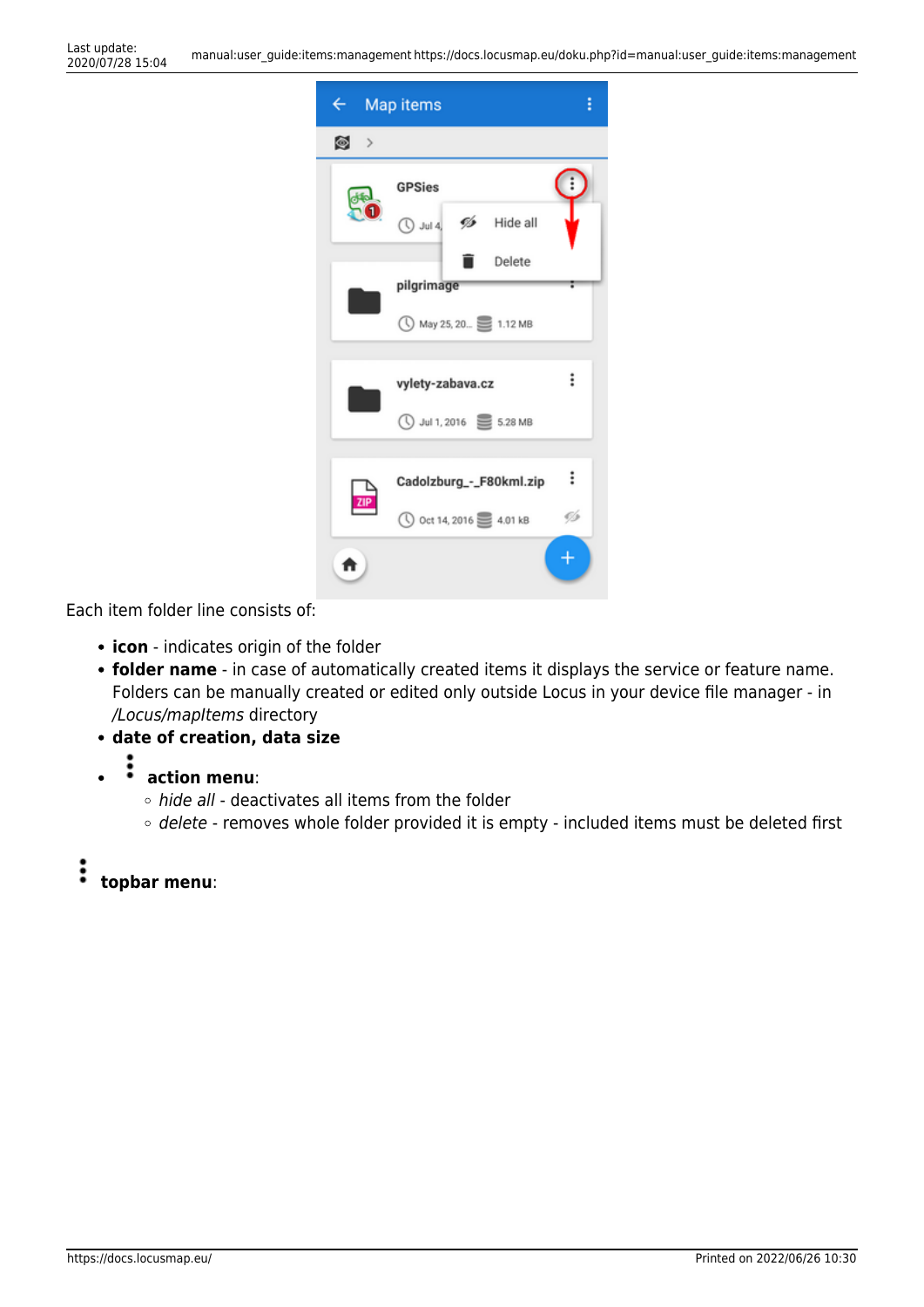

- Display all displays all map items in the list on mapscreen
- Hide all aborts displaying of all map items on mapscreen
- Open in a file browser opens an offer of installed file browsers to open the Locus/mapItems directory
- Clear map screen removes all temporary objects from map map items, objects displayed by the [Content panel,](https://docs.locusmap.eu/doku.php?id=manual:user_guide:mainscr_lpanel) by [geocaching tools](https://docs.locusmap.eu/doku.php?id=manual:user_guide:geocaching:tools) etc.

 $\blacksquare$  - quick move back to the main screen  $\blacksquare$  - adding new map items to the items root directory

#### **Map item line**

Consists of the same, plus **button that changes into O** when tapped - **map item is activated**, i.e. visible on map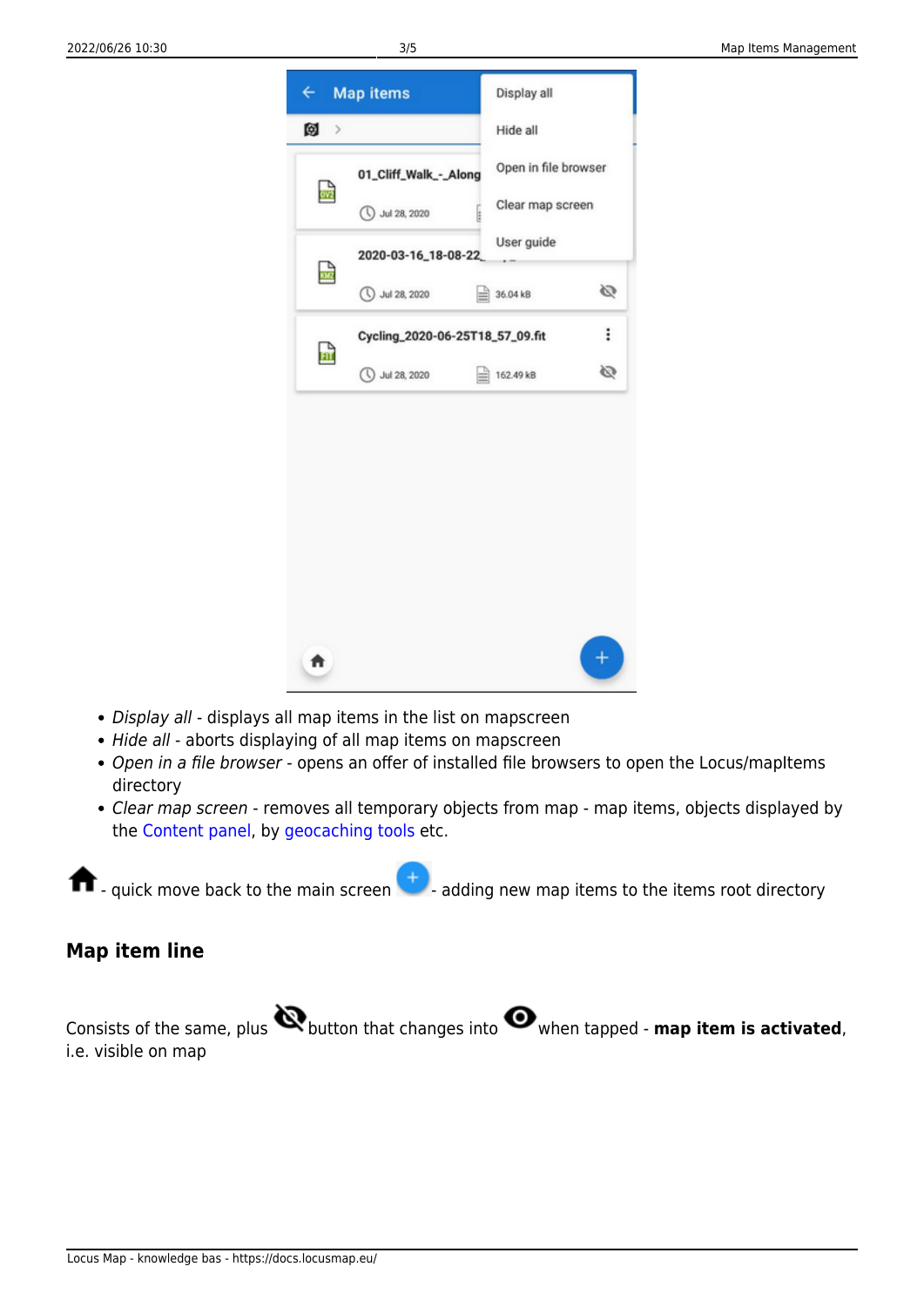

### $\vdots$

**action menu** is different:

- Details displays item detail screen filename, preview (centers item on the map), distance, min altitude, max altitude, date of creation, size, description etc.
- Center item active only when the item is active places the item in the center of the map screen
- Import launches import of the item, as it is described [here >>](https://docs.locusmap.eu/doku.php?id=manual:user_guide:functions:data_import). After the import the item's content does not function as an autonomous object, it is implemented in the application data manageable in the Data manager Points or Tracks tabs.
- Delete removes the item from the items list and from the MapItems directory

quick move back to the main screen  $\blacksquare$  - adding new items to the opened folder

# **Adding new items**

- 1. Items are added through some particular functions like above mentioned web services or e.g. [Image map calibration](https://docs.locusmap.eu/doku.php?id=manual:user_guide:maps_tools:calibrator)
- 2. another way is manual adding by tapping  $\blacksquare$ . The button opens a simple file browser and you can select a file from your phone memory, from external SD card, Dropbox or Google Drive. Locus can process KML, KMZ, GPX, JSON and ZIP files containing all previous.